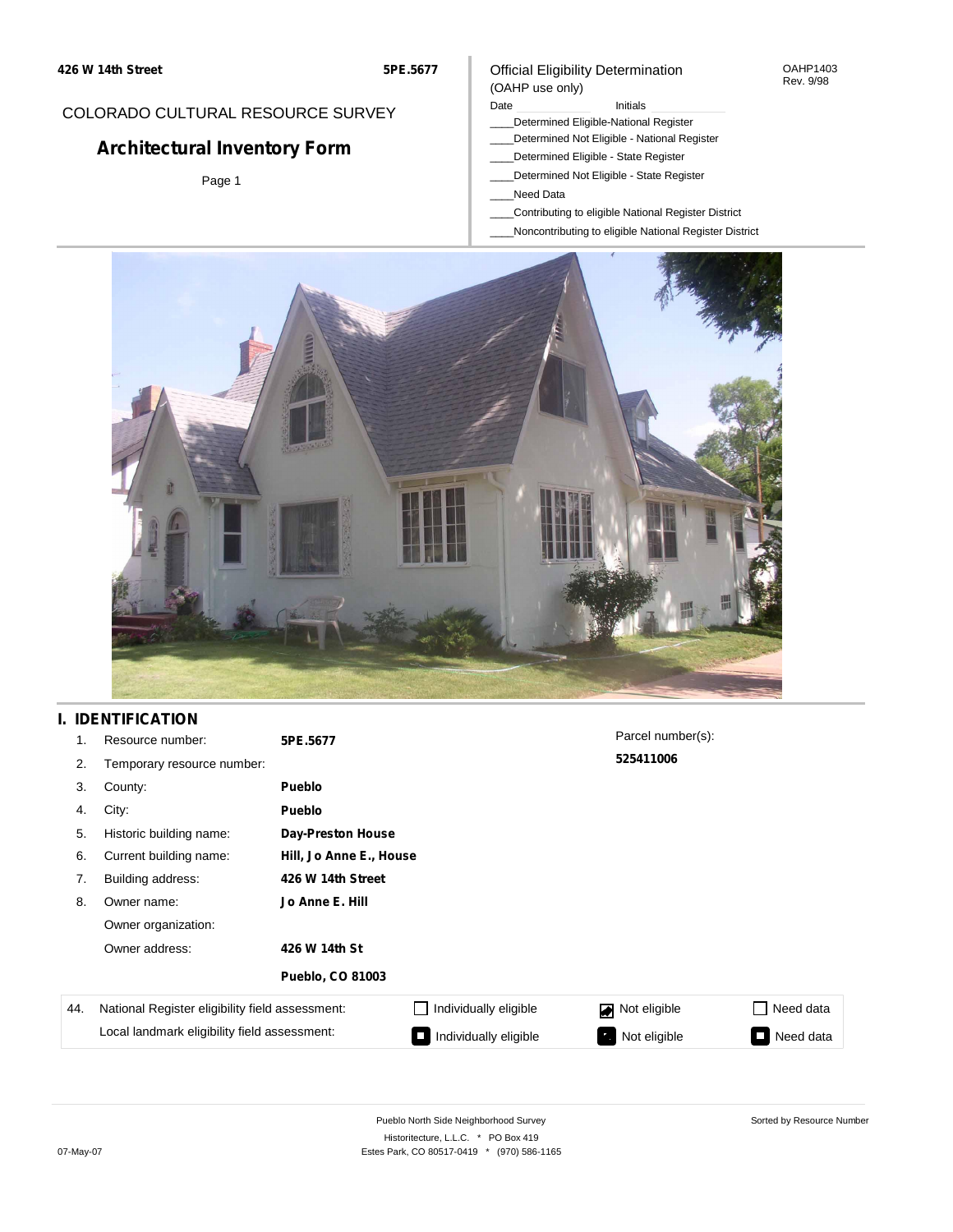Page 2

### **II. GEOGRAPHIC INFORMATION**

| 9.  | P.M.                    |     | 6th             |    |    | Township:                            |  |                         | <b>20S</b> |    |           |           | Range:            | 65W |         |
|-----|-------------------------|-----|-----------------|----|----|--------------------------------------|--|-------------------------|------------|----|-----------|-----------|-------------------|-----|---------|
|     |                         | NE. | 1/4             | of | NE | 1/4                                  |  | of <b>NW</b>            | 1/4        | of | <b>SE</b> | 1/4       | of Section        |     | 25      |
|     | 10. UTM reference zone: |     |                 |    |    | 13                                   |  |                         |            |    |           |           |                   |     |         |
|     | Easting:                |     |                 |    |    | 533891                               |  |                         |            |    |           | Northing: |                   |     | 4236713 |
| 11. |                         |     | USGS quad name: |    |    |                                      |  | <b>Northeast Pueblo</b> |            |    |           | Scale:    |                   |     | 7.5     |
|     | Year:                   |     |                 |    |    | 1961 (Photorevised 1970 and<br>1974) |  |                         |            |    |           |           |                   |     |         |
| 12. | $Lot(s)$ :              |     |                 |    |    | Lot 8: Block 25                      |  |                         |            |    |           |           |                   |     |         |
|     | Addition:               |     |                 |    |    | <b>County Addition</b>               |  |                         |            |    |           |           | Year of addition: |     | 1869    |

13. Boundary description and justification:

The boundary, as described above, contains but does not exceed the land historically associated with this property.

Metes and bounds exist:

П

### **III. ARCHITECTURAL DESCRIPTION**

| 14. | Building plan (footprint, shape):    | <b>Rectangular Plan</b>              |                       |
|-----|--------------------------------------|--------------------------------------|-----------------------|
|     | Other building plan descriptions:    |                                      |                       |
| 15. | Dimensions in feet (length x width): | 1,524 square feet                    |                       |
| 16. | Number of stories:                   | 1                                    |                       |
| 17. | Primary external wall material(s):   | <b>Stucco</b>                        | Other wall materials: |
|     |                                      |                                      |                       |
| 18. | Roof configuration:                  | <b>Gabled Roof/Cross Gabled Roof</b> |                       |
|     | Other roof configurations:           |                                      |                       |
| 19. | Primary external roof material:      | <b>Asphalt Roof/Composition Roof</b> |                       |
|     | Other roof materials:                |                                      |                       |
| 20. | Special features:                    | Fence                                |                       |
|     |                                      | Chimney                              |                       |
|     |                                      | Porch                                |                       |
|     |                                      | <b>Window/Glass Block</b>            |                       |

#### 21. General architectural description:

Oriented to the north, this house rests on a concrete foundation, almost entirely obscured behind light-green-painted stucco. Basement windows have been filled in with glass blocks. A concrete stairwell approaches the basement west of center on the rear (south) elevation. It is enclosed with sheets of corrugated metal. The same light-green stucco clads the exterior walls. Windows are generally 8-light casement, with white-painted wood frames and thin surrounds. They generally appear in bands. Most other windows are 6-over-6-light, double-hung sash, with white-painted wood frames. Opening in the gables are 1-beside-1-light, sliding-sash windows, with aluminum frames. The window in the north-facing gable has a round-arch transom. Beneath this window is a large, single-light picture window. Surrounding these two windows are decorative wrought-iron surrounds in a grape-vine motif. A 1-over-1-light window, with white vinyl frames, opens in the west elevation of a front-gabled bay protruding from the east end of the front (north) façade. A small, round-arch, fixed-frame window opens on the east end of the façade. The principal doorway opens just west of this window, beneath a round arch. It hosts a white-painted, vertical plank door, with a single light, opening behind an aluminum-frame storm door. Approaching it is a two-step brick stoop. Another doorway opens west of center in the rear (south) elevation. It hosts a 3-panel, 4-light, glass-in-wood-frame door, painted white, opening behind an aluminum-frame storm door. Approaching it is a 6-step concrete stoop, with pipe railing. A front-gabled hood, on knee

Sorted by Resource Number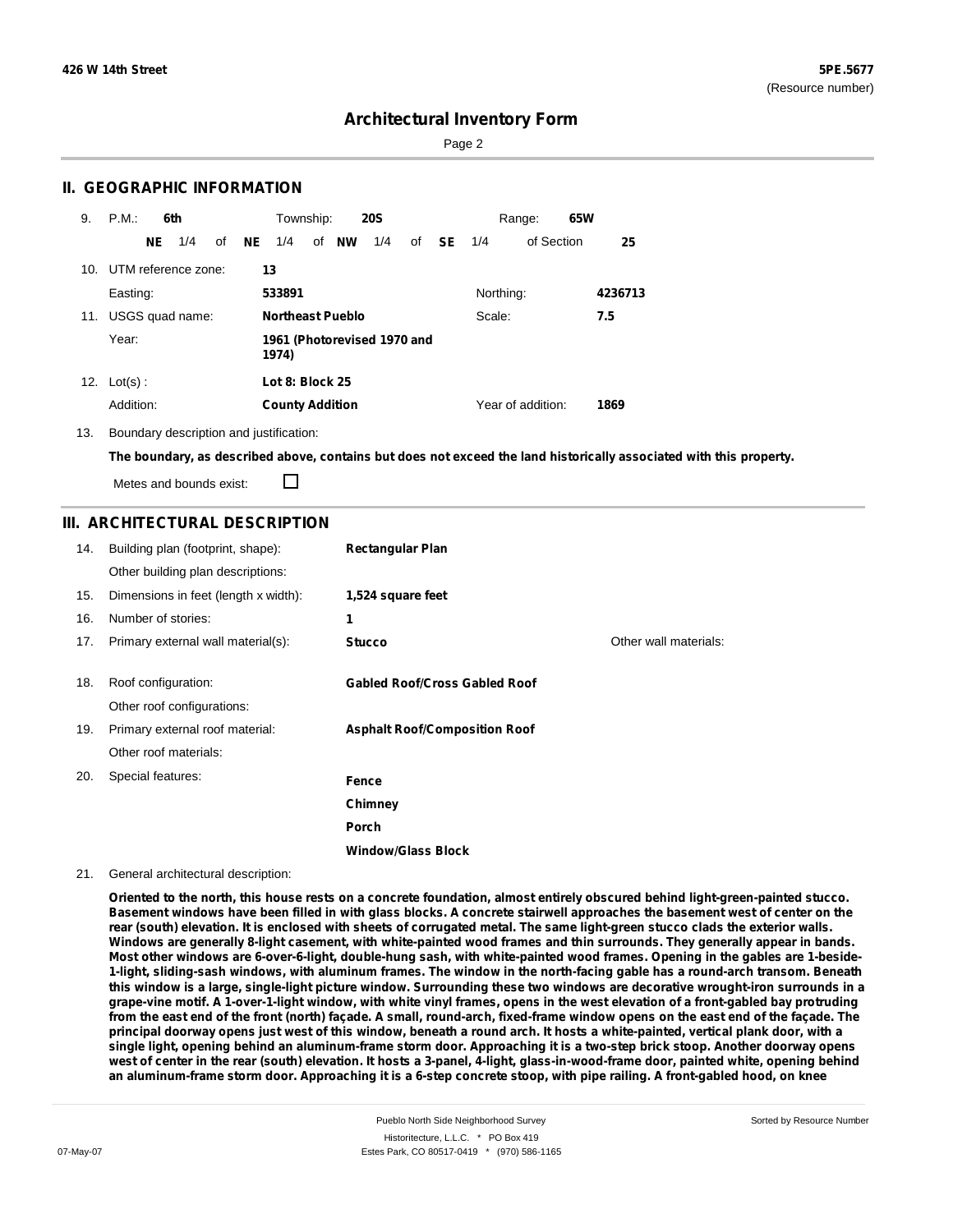Sorted by Resource Number

### **Architectural Inventory Form**

Page 3

brackets, shelters the gable. Gray asphalt shingles cover the cross-gabled roof and the shaped rafter ends are exposed. A frontgabled dormer protrudes from the west-facing slope. An engaged, red-brick hearth and chimney protrudes from the north end **of the east elevation.**

Architectural style:

22. **Late 19th And 20th Century Revivals/English-Norman Cottage**

Other architectural styles:

Building type:

23. Landscape or special setting features:

This property is located on terrain sloping downward from north to south, with an elevation of around 4,700 feet above mean sea level. The neighborhood features a mixture of small and large, one- to three-story houses and commercial buildings, with some residential and medical-related buildings towering many stories above the rest of the landscape. Setbacks from West 14th Street are generally the same on this block. Directly north across West 14th Street from this property is the Rosemount Mansion, one of the largest houses in Colorado. This property is situated on the southeast corner of West 14th Street and North Greenwood Street. Grass covers the strip separating the pink sandstone sidewalk from the streets. A planted-grass yard, **with mature landscaping, covers the property. Enclosing the back yard is a chain-link fence.**

24. Associated buildings, features or objects:

1 : Type: **Garage** Describe: **A single-car garage is located on the southwest corner of the property, fronting North Greenwood Avenue. Oriented to the west, this building rests on a concrete slab. Light-green stucco clads the exterior walls. Dominating the front (west) elevation is a steel, 16-panel, overhead-retractable garage door, painted white. Gray asphalt shingles cover the front-gabled roof, and light-green-painted wood fascia and soffit box the eaves.**

#### **IV. ARCHITECTURAL HISTORY**

| 25. | Date of Construction:  | Estimate:                        | Actual: | 1942                                                                                          |
|-----|------------------------|----------------------------------|---------|-----------------------------------------------------------------------------------------------|
|     | Source of Information: |                                  |         | Pueblo County Office of Tax Assessor. Property information card [internet].                   |
| 26. | Architect:             | unknown                          |         |                                                                                               |
|     | Source of information: |                                  |         |                                                                                               |
| 27. | Builder:               | unknown                          |         |                                                                                               |
|     | Source of information: |                                  |         |                                                                                               |
| 28. | Original Owner:        | Everett H. Day                   |         |                                                                                               |
|     | Source of information: | Co. consulted 1886 through 2003. |         | Pueblo City Directory. Pueblo, Co.; Salt Lake City; Kansas City, Mo.; and others: R.L. Polk & |

29. Construction history:

According to Pueblo County Tax Assessor records, this building was constructed in 1942. An analysis of the style, materials, and historical records corroborates this date. According to an 1893 Sanborn map, this lot originally hosted another dwelling, also addressed as 426 West 14th Street. While this building has had no notable additions, the stucco wall cladding is not **original and several windows have been replaced. These modifications were most likely made after 1970.**

30. Location: **original** Date of move(s):

#### **V. HISTORICAL ASSOCIATIONS**

| 31. | Original use(s):       | <b>Single Dwelling</b> |
|-----|------------------------|------------------------|
| 32. | Intermediate use(s):   | <b>Single Dwelling</b> |
| 33. | Current use(s):        | <b>Single Dwelling</b> |
| 34. | Site type(s):          | <b>Residence</b>       |
| 35. | Historical background: |                        |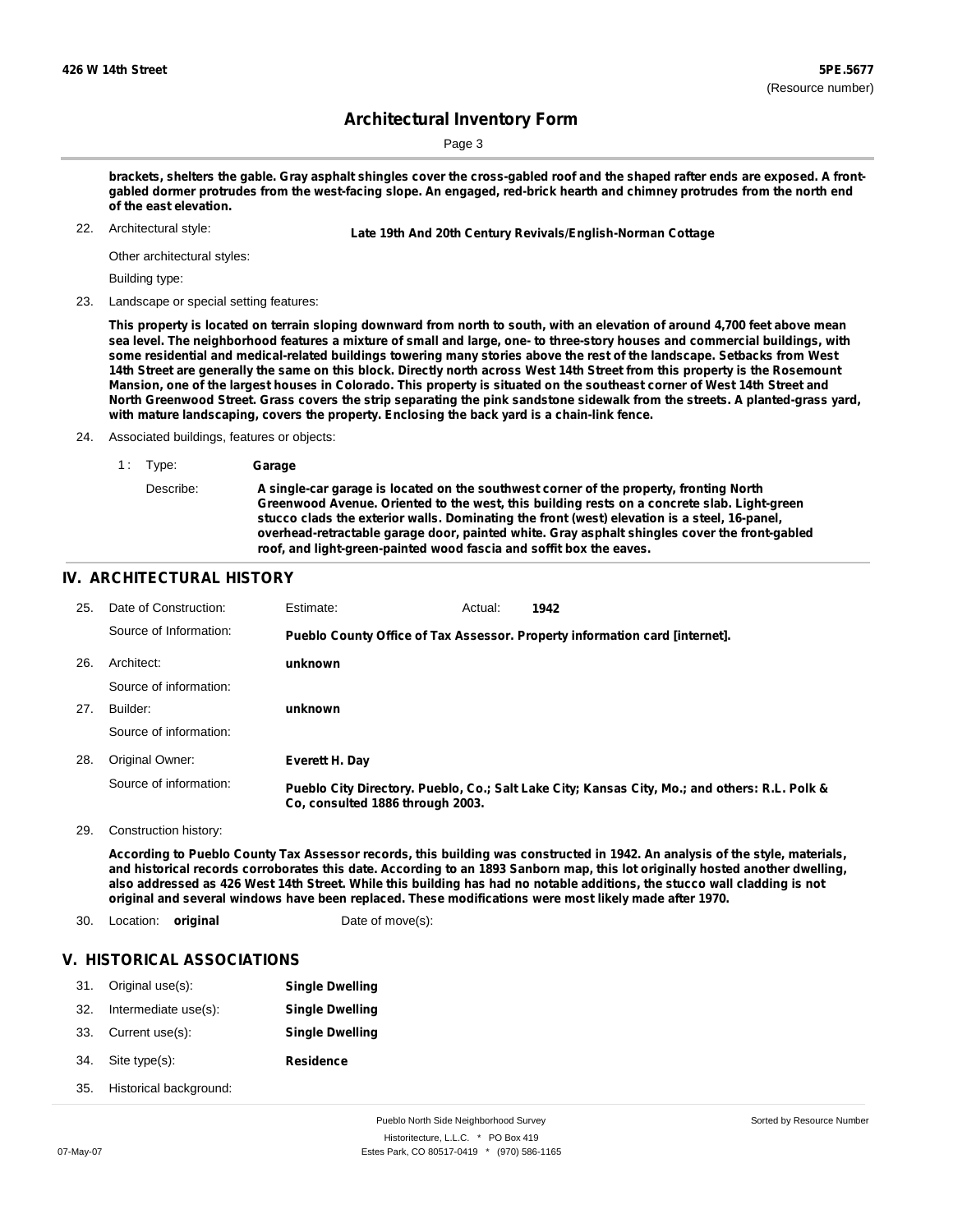Page 4

This house was constructed in 1942 on the site of a previous dwelling, dating to before 1893. The first owner and resident of this newer house was prominent Pueblo merchant Everett H. "Daisy" Day and his wife, Alice Day. Everett Day was born in Stanton, Kansas, on September 13, 1874. He attended a business school in Lawrence, Kansas, working in retail establishments there until moving briefly to Idaho. Day then moved back to Linden, Kansas, and, later, to Pueblo, where he joined the staff of **the legendary Crews-Beggs Dry Goods Company as vice president and advertising manager.**

In 1912, he and A.C. Jones, also of the Crews-Beggs Dry Goods Company, decided to open their own store. They initially purchased the former B&O Dry Goods Company, located at Second and Main. They remained there until 1914, when Day-Jones opened one of the finest department stores in Colorado in the Opera Block, at the corner of 4th and Main. It consisted of 2 floors and a basement full of merchandise. Unfortunately the flood of June 1921 severely damaged the store, and the Opera **House block fire of February 28, 1922, destroyed what remained of the business.**

Undaunted, Day-Jones reopened at 109 West 3rd Street, later moving to the 100 block of West 4th Street. With completion of the Colorado Building in 1925, Day-Jones opened a new specialty store, with Everett Day operating the basement men's clothing department and A.C. Jones overseeing the first floor women's department. In 1951, the store moved again, to 508 North Main Street. At that time, A.C. Jones retired. Everett Day sold his interests in the business in 1954, at which time he joined his son, Max Day, in acquiring the Blue Star Finance Company. They operated the business as the Max Day Agency, **located at 710 West 4th Street.**

Everett Day was also an accomplished sportsman-a particularly adept fisherman. He was a championship golfer and won many **trophies for his skill at trap and skeet shooting.**

On November 18, 1896, Everett Day married Alice Sharp at Paoli, Kansas. Max Day was their only child. Following Alice Day's death on August 23, 1946, Everett, who himself was in failing health, moved in with his son, at 320 Carlisle. At about 5 a.m., on **Sunday, August 21, 1955, Everett Day committed suicide.**

Purchasing this house in 1946 was Pueblo attorney James William Preston, who remained here until his death 2 decades later. He was born on March 1, 1876, at Nepanee, Ontario, Canada. His father, D.H. Preston was King's Counsel in the Dominion. He graduated from the University of Toronto in 1896, thereafter practicing law with his father and John M. Waldron in Denver. He was admitted to the Colorado bar in August 1899 and, until 1902, was associated with the firm of Waldron & Devine. He then joined the firm of Devine & Dubbs in Pueblo, where he was made a full partner. The firm changed its name to Devine, Dubbs & **Preston and, later, to Devine, Preston & Peterson.**

James Preston specialized in corporate law, serving as regional attorney for the Missouri Pacific Railroad. He served on the **boards of directors of the Southern Colorado Power Company and the American Crystal Sugar Company.**

On June 5, 1909, James Preston married Edith L. Forbush, of Massachusetts. They had three children, James F. Preston, David **A. Preston, and Catherine J Parkins. The elder James Preston died on June 14, 1966.**

Norma and A.P. Dantz, and Ruby D. Fletcher purchased this property in 1969, selling it to Terry Niccoli and K.L. Palica in 1981. Euphrates and Jo Anne E. Hill purchased the house and lot from the Foster Mortgage Corporation in 1985. Jo Anne Hill **continues to reside here.**

36. Sources of information:

**Pueblo County Office of Tax Assessor. Property information card [internet].**

**Pueblo City Directory. Pueblo, Co.; Salt Lake City; Kansas City, Mo.; and others: R.L. Polk & Co, consulted 1886 through 2003.**

**Sanborn Fire Insurance Maps (for Pueblo, Colorado). New York: Sanborn Map and Publishing Co., 1883, 1886, 1889, 1893, 1904-05, 1904-51, and 1904-52.**

**"E.H. Day, Retired Merchant, Dies Sunday At Home Of Son." Pueblo Chieftain, 22 August 1955, p. 1.**

**"Preston (James William)" [obituary]. Pueblo Chieftain, 15 June 1966, p. 6B.**

**"James William Preston" In Colorado and Its People: A Narrative and Topical History of the Centennial State, vol. III, L.R. Hafen, 188. New York, Lewis Historical Publishing Co., 1948.**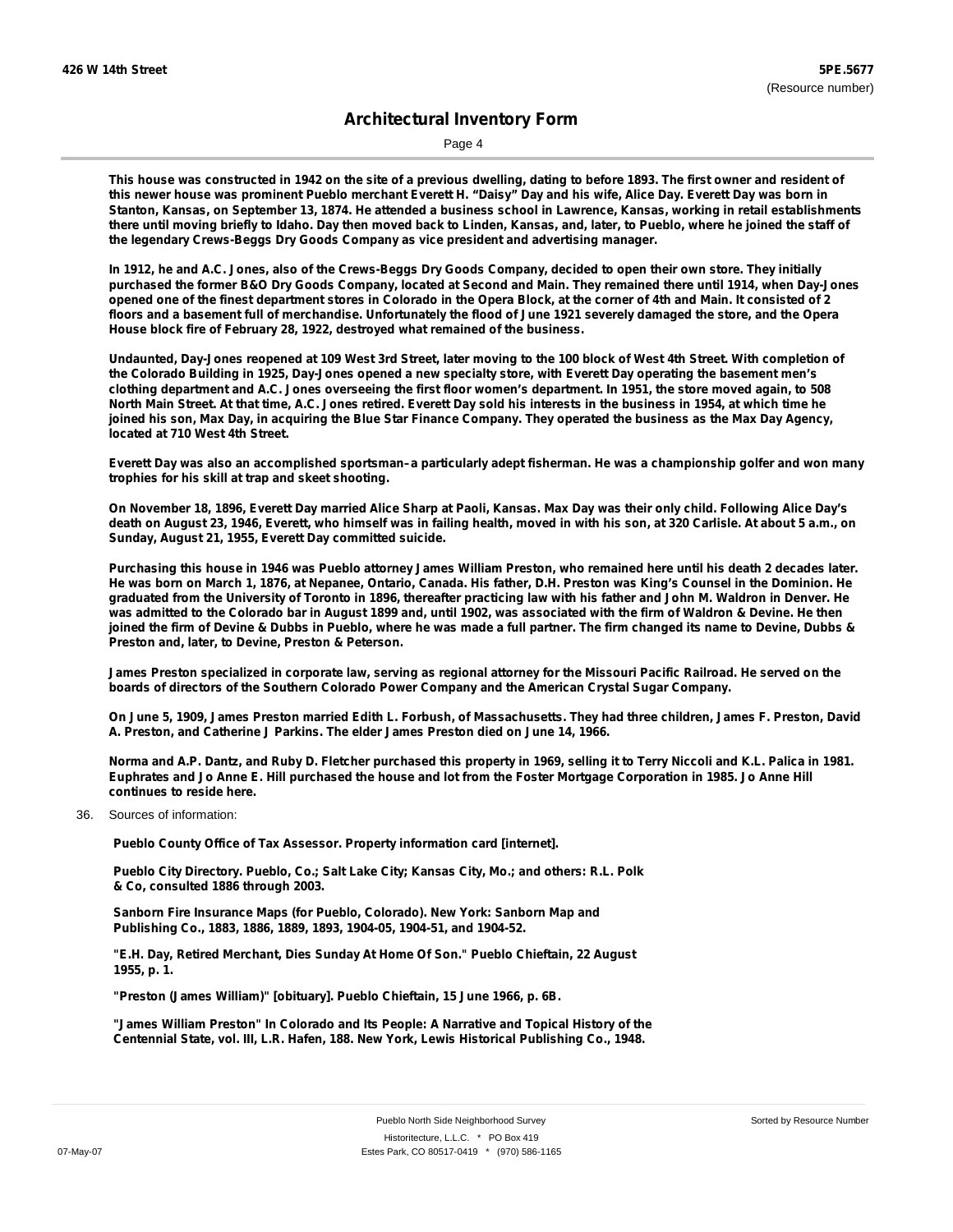÷

Sorted by Resource Number

# **Architectural Inventory Form**

Page 5

|     | <b>VI. SIGNIFICANCE</b>                                                                                                                                                                                                           |  |  |  |  |  |  |
|-----|-----------------------------------------------------------------------------------------------------------------------------------------------------------------------------------------------------------------------------------|--|--|--|--|--|--|
| 37. | Local landmark designation:<br>Yes $\Box$<br>No.                                                                                                                                                                                  |  |  |  |  |  |  |
|     | Designation authority:                                                                                                                                                                                                            |  |  |  |  |  |  |
|     | Date of designation:                                                                                                                                                                                                              |  |  |  |  |  |  |
| 38. | Applicable National Register criteria:                                                                                                                                                                                            |  |  |  |  |  |  |
|     | A. Associated with events that have made a significant contribution to the broad pattern of our history.<br>l.                                                                                                                    |  |  |  |  |  |  |
|     | B. Associated with the lives of persons significant in our past.<br>$\Box$                                                                                                                                                        |  |  |  |  |  |  |
|     | C. Embodies the distinctive characteristics of a type, period, or method of construction, or represents the work<br>of a master, or that possess high artistic values, or represents a significant and distinguished entity whose |  |  |  |  |  |  |
|     | components may lack individual distinction.<br>D. Has yielded, or may be likely to yield, information important in history or prehistory.                                                                                         |  |  |  |  |  |  |
|     | Qualifies under Criteria Considerations A through G (see manual).                                                                                                                                                                 |  |  |  |  |  |  |
|     | Does not meet any of the above National Register criteria.                                                                                                                                                                        |  |  |  |  |  |  |
|     | <b>Pueblo Standards for Designation:</b>                                                                                                                                                                                          |  |  |  |  |  |  |
|     | 1a. History                                                                                                                                                                                                                       |  |  |  |  |  |  |
|     | Have direct association with the historical development of the city, state, or nation; or                                                                                                                                         |  |  |  |  |  |  |
|     | <u>1b. History</u>                                                                                                                                                                                                                |  |  |  |  |  |  |
|     | Be the site of a significant historic event; or<br>$\mathcal{L}_{\mathcal{A}}$                                                                                                                                                    |  |  |  |  |  |  |
|     | 1c. History                                                                                                                                                                                                                       |  |  |  |  |  |  |
|     | Have direct and substantial association with a person or group of persons who had influence on society.<br>$\blacksquare$                                                                                                         |  |  |  |  |  |  |
|     | 2a. Architecture                                                                                                                                                                                                                  |  |  |  |  |  |  |
|     | Embody distinguishing characteristics of an architectural style or type; or<br>$\overline{\phantom{a}}$                                                                                                                           |  |  |  |  |  |  |
|     | 2b. Architecture                                                                                                                                                                                                                  |  |  |  |  |  |  |
|     | Be a significant example of the work of a recognized architect or master builder, or<br>$\sim$                                                                                                                                    |  |  |  |  |  |  |
|     | 2c. Architecture                                                                                                                                                                                                                  |  |  |  |  |  |  |
|     | Contain elements of architectural design, engineering, materials, craftsmanship, or artistic merit which represent a<br>О<br>significant or influential innovation;                                                               |  |  |  |  |  |  |
|     | 2d. Architecture                                                                                                                                                                                                                  |  |  |  |  |  |  |
|     | Portray the environment of a group of people or physical development of an area of the city in an era of history<br>$\Box$<br>characterized by a distinctive architectural style.                                                 |  |  |  |  |  |  |
|     | 3a. Geography                                                                                                                                                                                                                     |  |  |  |  |  |  |
|     | Have a prominent location or be an established, familiar, and orienting visual feature of the contemporary city, or                                                                                                               |  |  |  |  |  |  |
|     | 3b. Geography                                                                                                                                                                                                                     |  |  |  |  |  |  |
|     | Promote understanding and appreciation of Pueblo's environment by means of distinctive physical characteristics<br>or rarity; or                                                                                                  |  |  |  |  |  |  |
|     | 3c. Geography                                                                                                                                                                                                                     |  |  |  |  |  |  |
|     | Make a special contribution to Pueblo's distinctive character.<br>$\sim$                                                                                                                                                          |  |  |  |  |  |  |
|     | Not Applicable                                                                                                                                                                                                                    |  |  |  |  |  |  |
|     | Does not meet any of the above Pueblo landmark criteria.<br>$\overline{\phantom{a}}$                                                                                                                                              |  |  |  |  |  |  |
| 39. | Area(s) of Significance:<br><b>Architecture</b>                                                                                                                                                                                   |  |  |  |  |  |  |
| 40. | Period of Significance:<br>1942                                                                                                                                                                                                   |  |  |  |  |  |  |
| 41. | National:<br>Level of significance:<br>State<br>Local<br>т,<br>$\Box$                                                                                                                                                             |  |  |  |  |  |  |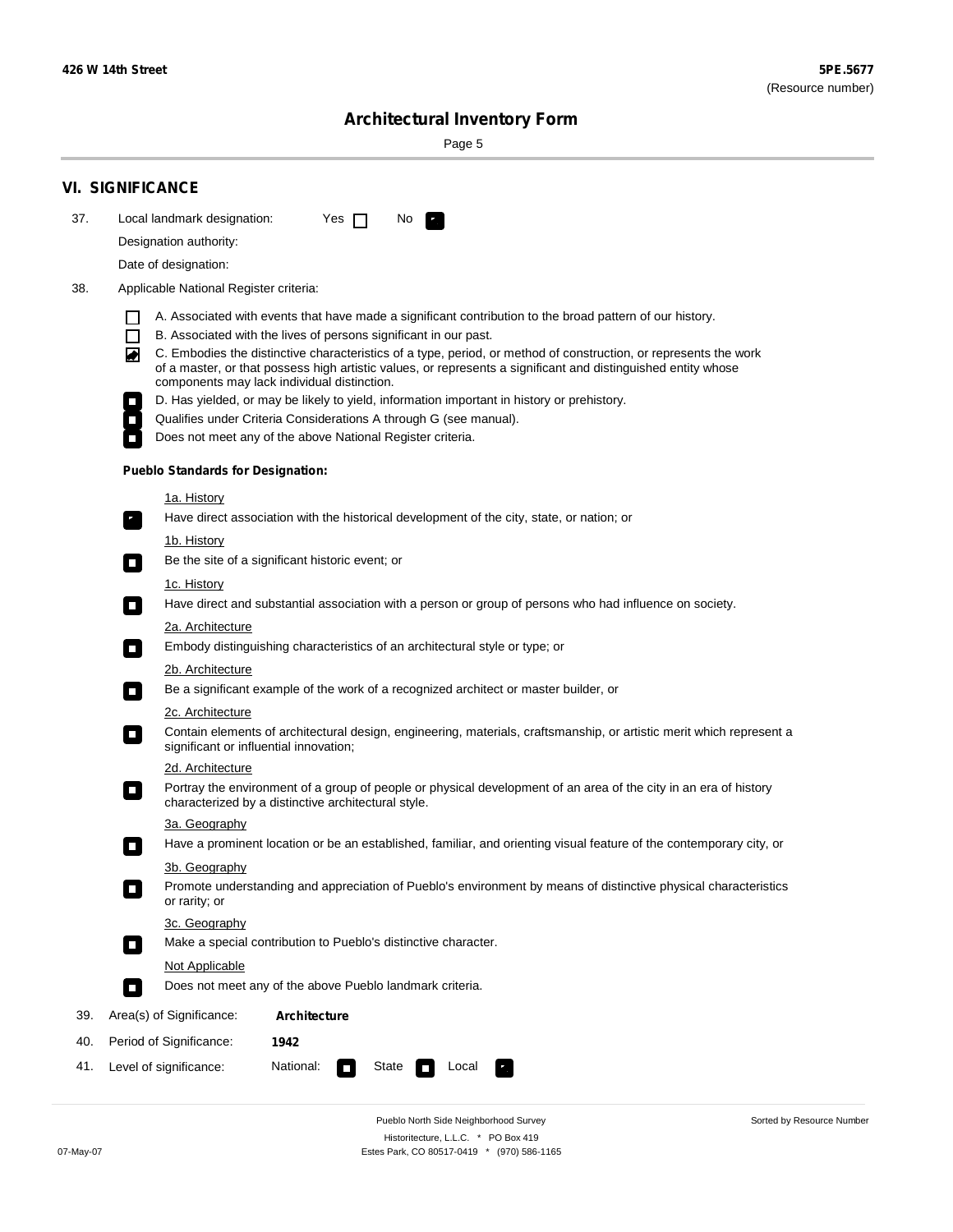Page 6

#### 42. Statement of significance:

This property is historically significant under Pueblo Local Landmark criterion 1A for its association with the mid-20thcentury development of Pueblo's North Side Neighborhood, when small houses such as this one filled many of the remaining lots. As well, the house is architecturally significant under National Register criterion C (Pueblo Local Landmark criterion 2A) as an example of the English-Norman Cottage style. However, the levels of architectural and historical significance are not to the extent that this property would qualify for individual listing in the National Register of Historic Places, the Colorado State Register of Historic Properties, or as a City of Pueblo Landmark. It is, nonetheless, a contributing resource within any **potential historic district.**

43. Assessment of historic physical integrity related to significance:

Constructed in 1942, this house exhibits a moderate level of physical integrity relative to the seven aspects of integrity as defined by the National Park Service and the Colorado Historical Society: location, setting, design, materials, workmanship, **feeling, and association. The stucco cladding has concealed character-defining features while the replaced windows have** removed features or introduced unhistorical elements. Nonetheless, the building retains its basic form and other characterdefining features. This property retains sufficient physical integrity to convey its architectural and historical significance.

#### **VII. NATIONAL REGISTER ELIGIBILITY ASSESSMENT**

44. National Register eligibility field assessment: Local landmark eligibility field assessment:

**Individually eligible Not eligible** Not eligible **Need data Individually eligible Not eligible Not eligible Need data** 

 $No$ 

No

 $No$   $N/A$ 

N/A

Yes Yes

45. Is there National Register district potential? Yes

**Pueblo's North Side Neighborhood represents the evolution of the city's professional middle and upper classes. Its diversity of architectural styles and forms directly represents the city's changing economic and cultural climates. As well, the neighborhood is distinctive because it appears to have evolved independently of the area's dominant industry, steel manufacturing.** Discuss:

 $\blacksquare$ 

If there is National Register district potential, is this building contributing:



#### **VIII. RECORDING INFORMATION**

| 47. | Photograph numbers): | <b>CD-ROM Photo Disc: North Side Photos</b><br>File Name(s): 14thstw426                                                       |
|-----|----------------------|-------------------------------------------------------------------------------------------------------------------------------|
|     | Negatives filed at:  | <b>Special Collections</b><br><b>Robert Hoag Rawlings Public Library</b><br>100 East Abriendo Avenue<br>Pueblo, CO 81004-4290 |
| 48. | Report title:        | <b>Pueblo North Side Neighborhood Survey</b>                                                                                  |
| 49. | $Date(s)$ :          | 07/12/05                                                                                                                      |
| 50. | Recorder(s):         | <b>Adam Thomas</b>                                                                                                            |
| 51. | Organization:        | Historitecture, L.L.C.                                                                                                        |
| 52. | Address:             | <b>PO Box 419</b>                                                                                                             |
|     |                      | Estes Park, CO 80517-0419                                                                                                     |
| 53. | Phone number(s):     | (970) 586-1165                                                                                                                |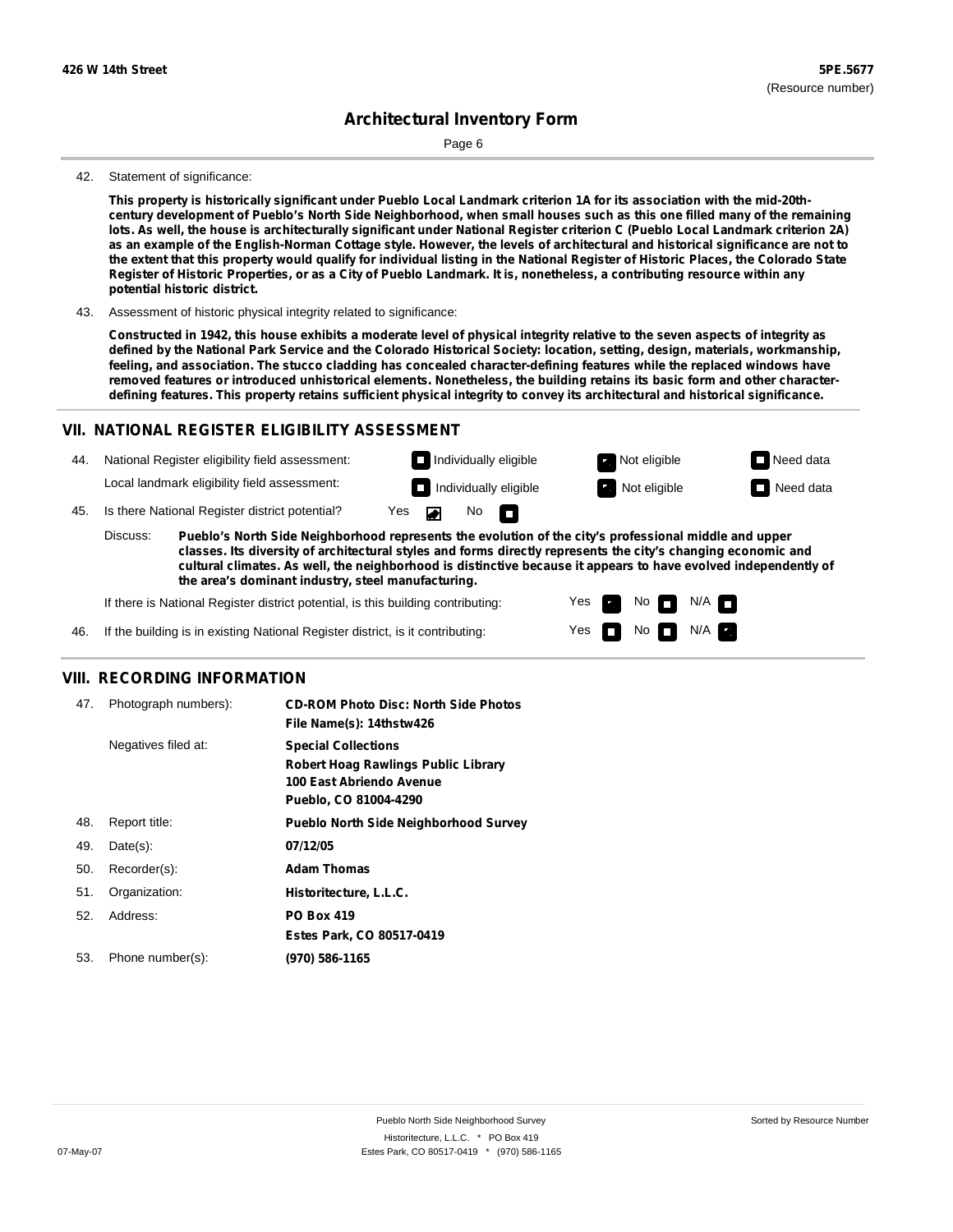

Page 7